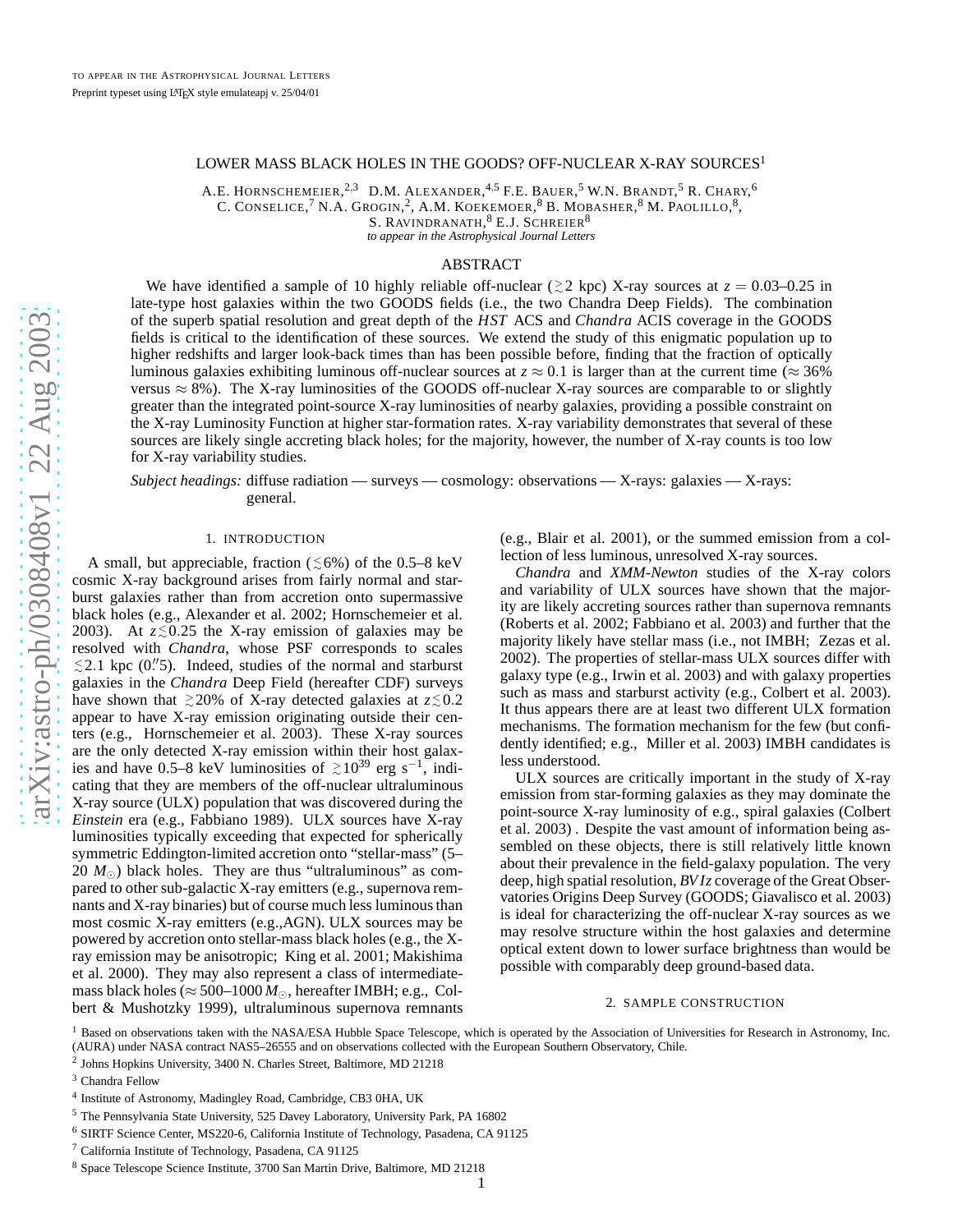The 0.5–8 keV flux of a  $2 \times 10^{39}$  erg s<sup>-1</sup> source at  $z = 0.1$  is  $\approx 6.8 \times 10^{-17}$  erg cm<sup>-2</sup> s<sup>-1</sup>, requiring the depth of the CDFs (Giacconi et al. 2002; Alexander et al. 2003); we use the Xray catalogs of Alexander et al. (2003) which have been constructed for both fields. The X-ray positions in these catalogs are good to 0."3-1."0; the positional accuracy depends on both the X-ray source's distance from the aim point (as the PSF size increases) and on the number of detected counts. Over the central  $\approx 1$  arcmin<sup>2</sup>, the best 0.5–2 keV S/N=3 sensitivity achieved is  $\approx 2.5 \times 10^{-17}$  erg cm<sup>-2</sup> s<sup>-1</sup> in the North and  $\approx$  5.2 × 10<sup>-17</sup> erg cm<sup>-2</sup> s<sup>-1</sup>in the South, dropping by a factor of  $\approx$  1.8–6 in the north and  $\approx$  1.2–10 in the south at the edges of the GOODS fields.

The GOODS ACS photometric data are complete to  $z_{AB} \approx$ 24–25, depending on the half-light radius of the galaxy (see Figure 4 of Giavalisco et al. 2003). In the CDF-N, the main sources of optical spectroscopic data used were Cohen et al. (2000) and Barger et al. (2002). In the CDF-S, we used the Two Degree Field (2dF) survey redshift catalog for the three optically brightest galaxies (Colless et al. 2001) and spectroscopic redshifts of *z* < 0.3 galaxies from the CDF-S team (G. Szokoly et al., in preparation and G. Szokoly 2003, private communication). When there was no spectroscopic redshift, we used the photometric redshifts of B. Mobasher et al., in preparation, computed from both the ACS data and ground-based nearinfrared and optical data.

As discussed in Alexander et al. (2003) and Hornschemeier et al. (2003), matching radii slightly larger than the X-ray positional accuracy are acceptable for optically bright galaxies ( $V \lesssim 21$  mag) as the effective significance of the match is "boosted" by the relative rarity of these galaxies on the sky. We additionally require that the host galaxies have  $z < 0.25$  so that the median *Chandra* astrometric accuracy of 0."6 corresponds  $to < 2.5$  kpc; this redshift requirement further boosts the significance of the matches over merely requiring  $V < 21$  mag. Based on the optical  $(V < 21 \text{ mag}, z < 0.25)$  and X-ray source densities, we expect  $\approx 0.3$  false matches per field when using a 2."0 matching radius. We have also searched at larger offsets  $(2''0-3''0)$  for sources with  $V < 20$  mag and  $z < 0.25$ , this raises the possible number of false matches to a total of 0.7. We have explored extending the search to *V* < 22 mag but find no further off-nuclear sources at *z* < 0.25. Finally, we include one source with  $V = 16.7$  mag and offset  $\approx 4$ .<sup>"</sup>.

The X-ray/optical offsets must exceed the X-ray positional errors (80–90% confidence; see Alexander et al. 2003) by at least 40% to be considered off-nuclear. Sources with offsets of 0."8-1." O are just marginally off-nuclear, and it may be that slight X-ray extent is creating the offset. We find 10 off-nuclear X-ray sources at  $z \approx 0.02-0.25$  matched with the main catalogs of Alexander et al. (2003), with the majority (7/10) in the northern field. The X-ray source and host-galaxy properties are listed in Table 1; the coordinates in the table and throughout this Letter are X-ray coordinates. Spectroscopic redshifts were available for 9 of the 10 sources (median  $z = 0.109$ ). The sources are indeed faint, with a median number of 0.5–8 keV counts of 28.7. Using the sensitivity maps derived in Alexander et al. (2003), we have determined that only three of the northern ULX sources would have been clearly detected in the southern field had they been placed at the same off-axis locations. This indicates that the chief difference between the northern and southern samples is the X-ray sensitivity, not cosmic variance.

#### 3. PROPERTIES OF THE OFF-NUCLEAR X-RAY SORUCES

#### 3.1. *Host Galaxy Properties*

The *HST V*-band images of all the ULX host galaxies, which range in optical brightness from  $V = 16.7{\text -}20.6$  mag, are shown in Figure 1. The median absolute magnitude of the host galaxies is  $M_V = -20.1$ , and the least luminous galaxy has  $M_V =$  $-18.2$ .

From visual inspection it is clear that these galaxies are primarily late-type/spiral galaxies. However, there are no earlytype galaxies at  $z < 0.25$  in the GOODS fields, so this apparent bias toward late-type/spiral galaxies is due to the limited volume sampled by the two GOODS fields. Characterizing their morphologies using the CAS morphological system of Conselice (2003), the ULX host galaxies are found to be fairly representative of the morphological types of field galaxies in the GOODS area, with no particularly strong bias toward large asymmetries.

The GOODS off-nuclear X-ray sources are fairly evenly split among those associated with a resolved optical source or other optical structure and those which appear associated based on statistical likelihood alone. Among the latter, there is one galaxy for which the ULX is just marginally offset  $(\approx 0.79, 1123715.9 + 621158)$  and there is a fairly bright optical point source near the galactic nucleus.

### 3.2. *X-ray Properties*

The 0.5–2 keV luminosities of the ULX sources range from  $9 \times 10^{38}$  erg s<sup>-1</sup>to a few times  $10^{40}$  erg s<sup>-1</sup>. Note that there have been local ULX sources observed at X-ray luminosities as high as  $10^{40}$  erg s<sup>-1</sup>(e.g., the strongly variable ULX in NGC 3628; Strickland et al. 2001). Some spectral constraints may be placed using the various X-ray bands of Alexander et al. (2003). Only one source is constrained to be X-ray hard (J033234.7–275533,  $\Gamma$  < 0.17). There is just one ultrasoft source detected *only* in the 0.5–1 keV "ultrasoft" band (J033220.3−274555; see footnote in Table 1). Although poorly constrained, its soft X-ray band ratio is consistent with *kT* < 0.6 keV thermal bremsstrahlung emission (using its photometric redshift  $z = 0.23$ ). In general, the 1–2 keV data demonstrate that the ULX sources do not have the ultrasoft signatures of the cooler accretion disks expected around intermediate-mass black holes. Also, they demonstrate that the X-ray emission does not arise from diffuse hot gas in star-forming regions– for instance in M101, which is dominated by its hot ISM, the highest surface brightness regions emit very little above 1 keV (see Figure 4 of Kuntz et al. 2003). Stacking the X-ray data for all the objects that are not individually detected in the hard band, we find that the average spectral slope of these sources is  $\Gamma > 1.5$ .

For only the brightest few X-ray sources are there sufficient numbers of photons to perform variability analysis. Following the methods of M. Paolillo et al., in preparation, we find that five of the off-nuclear sources are likely variable on timescales of days to months with detected variation amplitudes of  $\approx$  2–3. The most notable instance of variability is the X-ray hard source J033234.7−275533 (98% probability in the 2–8 keV band).

#### 4. DISCUSSION

Based on the sky density of  $z < 0.25$ ,  $V < 21$  field galaxies within the Caltech Faint Galaxy Redshift Survey (Cohen et al. 2000), we have detected off-nuclear X-ray emission from  $\approx$  36% of field galaxies at these redshifts. For comparison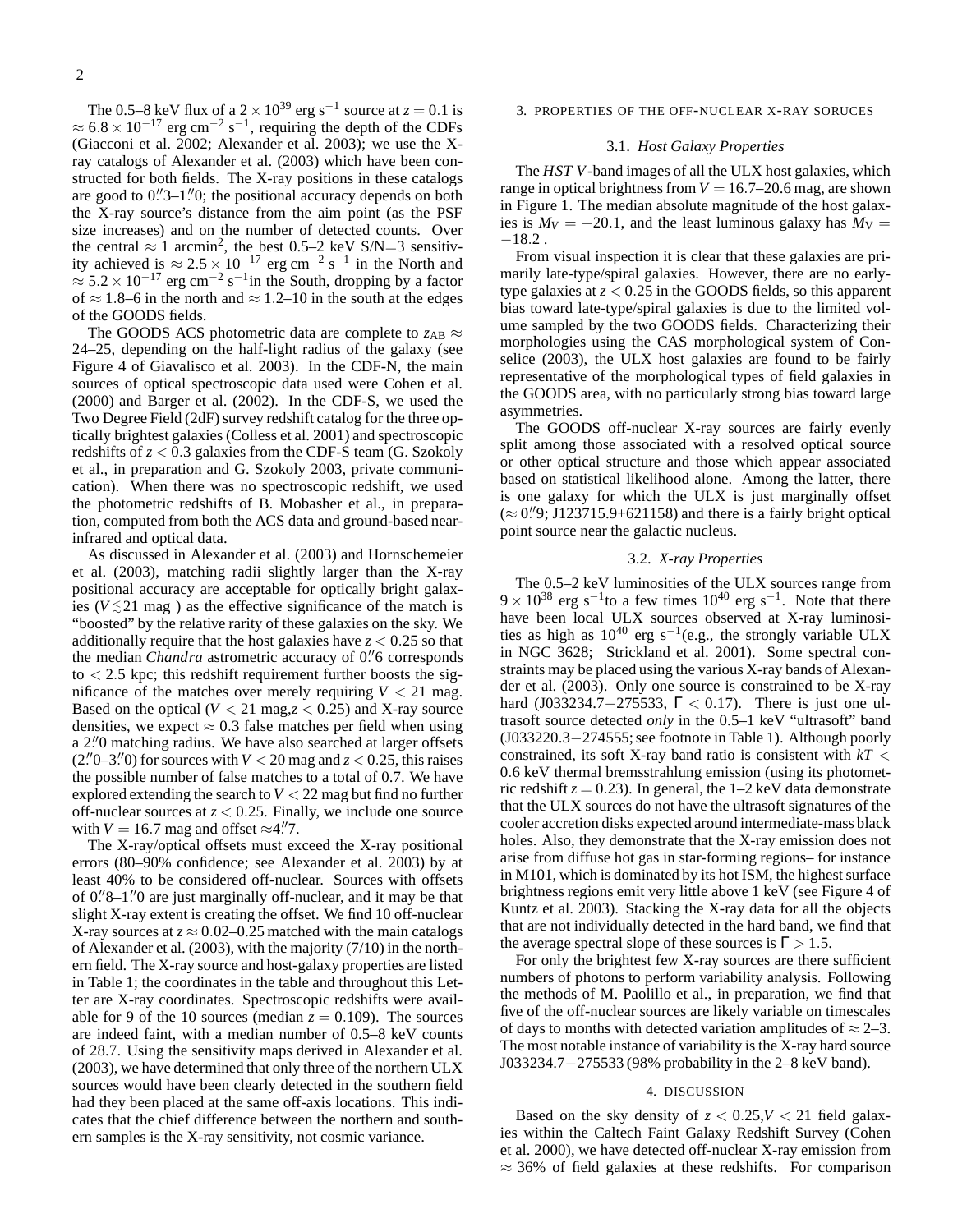with the nearby Universe, we consider the complete, volumelimited Palomar optical spectroscopic survey sample of Ho et al. (1997). Ho et al. (2001) chose galaxies from this survey for *Chandra* follow-up if they had optical evidence for LLAGN activity; otherwise this is one of the currently leastbiased sample of X-ray observed galaxies in the nearby Universe. The optical brightness of the Ho et al. (2001) sample is well-matched to GOODS as it was chosen to be fairly optically bright ( $B_T < 12.5$  mag). Based on the *V*-band flux density information in the NASA/IPAC Extragalactic Database (NED), 36 of the 41 galaxies in the Ho et al. (2001) sample would have  $V < 21$  at  $z < 0.15$ . Sipior (2003) has compiled a catalog of X-ray point sources for these 36 galaxies; we use this catalog to determine that  $8^{+8}_{-5}$ % of galaxies in the nearby Universe have point sources with 0.5–8 keV luminosities >  $2 \times 10^{39}$  erg s<sup>-1</sup>. The GOODS off-nuclear source fraction is higher at  $36^{+24}_{-15}\%$ and even allowing for false matches is higher at 32% . Note that even *Chandra* is limited by spatial resolution, so this offnuclear source fraction may be considered as a *lower* limit, the real fraction may in fact be higher. This indicates that there may be a higher prevalence of these more luminous ULX sources at  $z \approx 0.1$ .

Colbert et al. (2003) note that the point-source X-ray luminosities of galaxies,  $L_{XP}$  (0.3–8 keV), are generally dominated by the most luminous X-ray binaries in galaxies, finding a correlation with *K*-band luminosity:  $L_K \propto L_{\rm XP}^{+0.97}$ . While there is an apparent correlation between the GOODS off-nuclear 0.5– 8 keV X-ray luminosity and  $L_K$  (calculated as  $v f_v$ ; see Table 1 and Figure 2), we note that the most luminous object is also at the highest redshift so this is likely a "distance" effect. The correlation of the X-ray properties with the host-galaxy properties does indicate that the off-nuclear sources are not chance optically faint background AGN (Alexander et al. 2001).

For comparable host-galaxy *K*-band luminosities, the X-ray luminosities of the GOODS off-nuclear X-ray sources are on average  $\approx 2.2^{+0.6}_{-0.5}$  times higher than the expected total galaxy X-ray point-source luminosity (we converted  $L_{\rm XP}$  from 0.3– 8 keV to 0.5–8 keV, assuming  $\Gamma = 2$ ; Colbert et al. 2003). The implication is that there is a global difference between the  $z \approx 0.1$  GOODS sample and the local Universe. We note that even if there is some confusion in our sample, with a few luminous point sources contributing from one star-forming region, the result that the X-ray luminosities of the GOODS off-nuclear 3

The maximum luminosity for point sources within a galaxy can be determined from the galaxy's X-ray luminosity function; it is simply the luminosity, *L*, for which the cumulative X-ray Luminosity Function (XLF),  $N(> L_{max}) \approx 1$ .  $L_{max}$  and the XLF are dependent upon both galaxy mass and SFR. The *K*-band luminosity is a fairly good measure of galaxy mass, so this indicates the difference between the two samples is due to differences in SFR, i.e., the globally elevated SFR at  $z \approx 0.1$ .

Constraining the high-luminosity/high-SFR end of the XLF is difficult due to the typically low number of ULX sources per galaxy (the one exception in the nearby Universe is the pair of Antennae galaxies; Zezas et al. 2002). Based on measurements of both the infrared and *B*-band luminosity densities of galaxies, the SFR of the Universe was  $\approx 60\%$  higher at  $z \approx 0.1$ (Treyer et al. 1998). The difference in X-ray luminosities of a factor of  $\approx$  2.2, assumed to be due to the difference in SFR, thus implies that  $L_{max}$ ,  $L_{\rm XP}$  ∝SFR<sup>2.3</sup>, corresponding to an XLF slope of  $\approx 0.4$ . For comparison, the Antennae XLF has slope  $\alpha = 0.47$ ; our number is thus in coarse agreement with the extension of the Antennae XLF up to higher X-ray luminosities. While detailed measurements of the GOODS host-galaxy SFRs and masses is beyond the scope of this letter, this indicates that future such measurements (possible with *SIRTF*) may provide a very useful constraint on *Lmax* and the XLF of galaxies.

We gratefully acknowledge the financial support of *Chandra* fellowship grant PF2-30021 (AEH), *Chandra* X-ray Center grant G02-3187A (FEB,WNB), and NSF CAREER award AST-9983783 (DMA,FEB,WNB). DMA also gratefully acknowledges the generous support from the Royal Society. Additional support was also provided by NASA through grant GO09583.01-96A from the Space Telescope Science Institute, which is operated by the Association of Universities for Research in Astronomy, under NASA contract NAS5-26555. RC acknowledges suport from the *SIRTF* Legacy Science Program, provided through an award issued by the Jet Propulsion Laboratory (JPL), California Institute of Technology (Caltech) under NASA contract 1407. We thank Edward Colbert for reading a draft of the manuscript and Edward Colbert, Gyula Szokoly and Piero Rosati for sharing data. This research has made use of the NASA/IPAC Extragalactic Database which is operated by JPL under contract with NASA.

#### REFERENCES

- Alexander, D. M., Aussel, H., Bauer, F. E., Brandt, W. N., Hornschemeier, A. E., Vignali, C., Garmire, G. P., & Schneider, D. P. 2002, ApJ, 568, L85
- Alexander, D. M., et al. 2003, AJ, 126, 539 Alexander, D. M., Brandt, W. N., Hornschemeier, A. E., Garmire, G. P.,
- Schneider, D. P., Bauer, F. E., & Griffiths, R. E. 2001, AJ, 122, 2156 Barger, A. J., Cowie, L. L., Brandt, W. N., Capak, P., Garmire, G. P.,
- Hornschemeier, A. E., Steffen, A. T., & Wehner, E. H. 2002
- Blair, W. P., Fesen, R. A., & Schlegel, E. M. 2001, AJ, 121, 1497
- Cohen, J. G., Hogg, D. W., Blandford, R., Cowie, L. L., Hu, E., Songaila, A., Shopbell, P., & Richberg, K. 2000, ApJ, 538, 29
- Colbert, E. J. M., Heckman, T. M., Ptak, A. F., & Strickland, D. K. 2003, ApJ submitted
- Colbert, E. J. M., & Mushotzky, R. F. 1999, ApJ, 519, 89
- Colbert, E. J. M., & Ptak, A. F. 2002, ApJS, 143, 25 Colless, M., et al. 2001, MNRAS, 328, 1039
- 
- Conselice, C. J. 2003, ApJS in press (astro-ph/0303065)
- Fabbiano, G. 1989, ARA&A, 27, 87
- Fabbiano, G., Zezas, A., King, A. R., Ponman, T. J., Rots, A., & Schweizer, F. 2003, ApJ, 584, L5
- Giacconi, R., et al. 2002, ApJS, 139, 369
- Giavalisco, M., et al. 2003, ApJ submitted
- Ho, L. C., et al. 2001, ApJ, 549, L51
- Ho, L. C., Filippenko, A. V., & Sargent, W. L. W. 1997, ApJS, 112, 315 Hornschemeier, A. E., et al. 2003, AJin press
- 
- Irwin, J. A., Athey, A. E., & Bregman, J. N. 2003, ApJ, in press
- King, A. R., Davies, M. B., Ward, M. J., Fabbiano, G., & Elvis, M. 2001, ApJ, 552, L109
- Kuntz, K. D., Snowden, S. L., Pence, W. D., & Mukai, K. 2003, ApJ, 588, 264 Makishima, K., et al. 2000, ApJ, 535, 632
- Miller, J. M., Fabbiano, G., Miller, M. C., & Fabian, A. C. 2003, ApJ, 585, L37
- Roberts, T. P., Goad, M. R., Ward, M. J., Warwick, R. S., & Lira, P. 2002, in
- Proceedings of 'New Visions of the X-ray Universe in the XMM-Newton and Chandra Era', 26-30 November 2001, ESTEC, The Netherlands. Sipior, M. 2003, Ph.D. Thesis
- 
- Strickland, D. K., Colbert, E. J. M., Heckman, T. M., Weaver, K. A., Dahlem, M., & Stevens, I. R. 2001, ApJ, 560, 707 Treyer, M. A., Ellis, R. S., Milliard, B., Donas, J., & Bridges, T. J. 1998,
- MNRAS, 300, 303
- Zezas, A., Fabbiano, G., Rots, A. H., & Murray, S. S. 2002, ApJ, 577, 710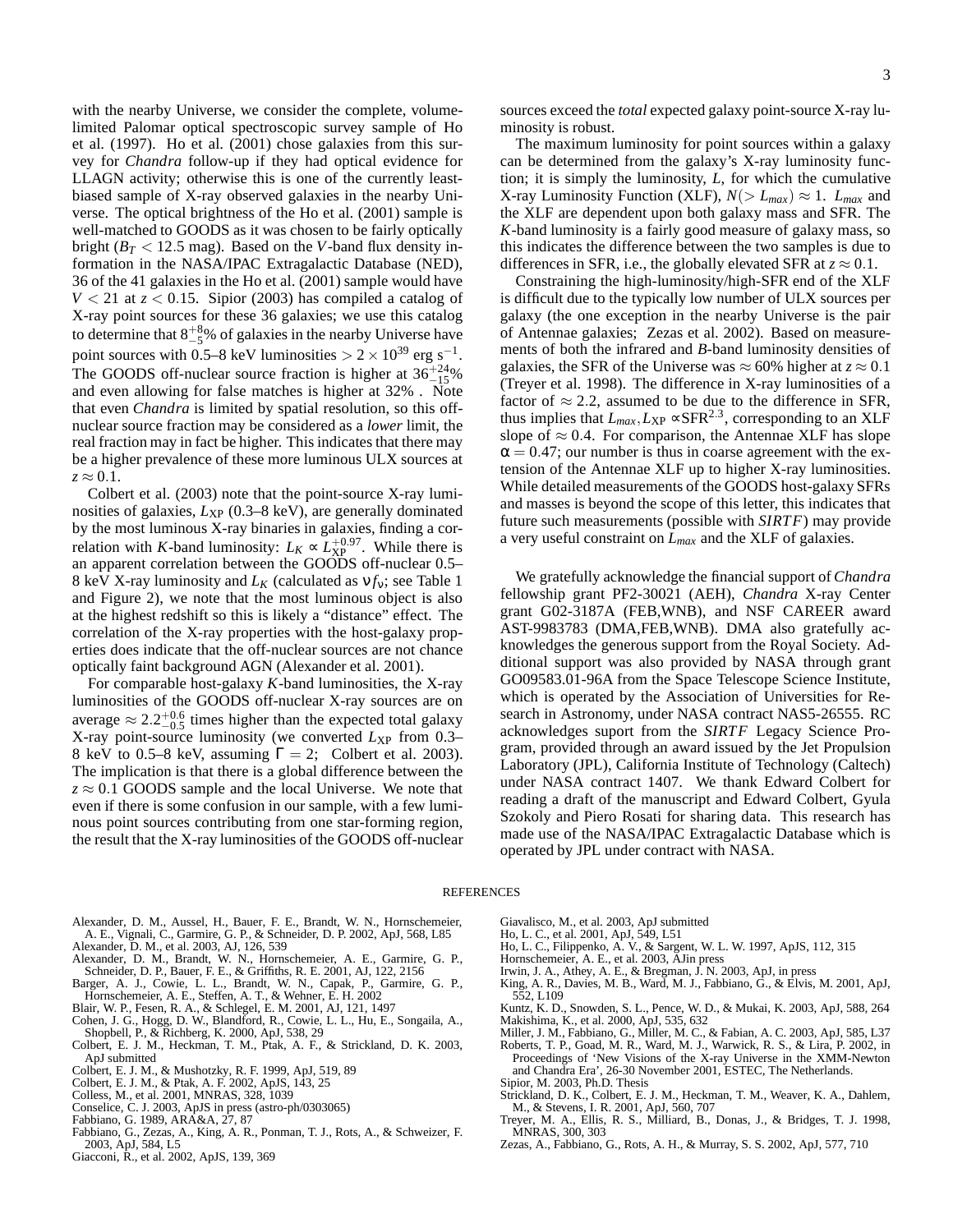TABLE 1 CANDIDATE OFF-NUCLEAR X-RAY SOURCES IN THE GOODS FIELDS

| Coordinates <sup>a,b</sup><br>(J2000) | Pos. $Err/\Delta Opt^D$<br>('')/(''') | $\Gamma$ <sup>a</sup> | $f_{\rm X}$ (10 <sup>-16</sup> cm)<br>HB | cgs)<br>SB | mag  |                                  | $src^C$        | Offset<br>(kpc) | $log L_{HB}$ | $log L_{SB}$<br>$(\text{erg s}^{-1})^e$ | $log L_B$ |
|---------------------------------------|---------------------------------------|-----------------------|------------------------------------------|------------|------|----------------------------------|----------------|-----------------|--------------|-----------------------------------------|-----------|
| $033220.35 - 274555.3$                | 0.6/0.8                               | $\sim$                | < 1.23                                   | < 1.65     | 20.6 | $0.23_{0.16}^{+0.16}$<br>$-0.16$ | D              | 3.7             | < 40.7       | 39.9 <sup>T</sup>                       | 43.4      |
| $033230.01 - 274404.0$                | 0.6/0.8                               | 1.87                  | 12.00                                    | 12.00      | 17.4 | 0.075                            |                | 1.9             | 40.1         | 40.0                                    | 43.4      |
| $033234.73 - 275533.8$                | 0.9/4.8                               | < 0.17                | 16.90                                    | < 16.90    | 16.7 | 0.038                            |                | 3.9             | 39.8         | < 38.7                                  | 42.9      |
| $123637.18 + 621135.3$                | 0.6 / 2.2                             | $\sim$                | < 1.07                                   | 1.43       | 18.3 | 0.078                            | 3              | 3.6             | $<$ 39.4     | 38.9                                    | 43.2      |
| $123641.81 + 621132.4$                | 0.6 / 1.2                             | >1.73                 | < 2.31                                   | 2.31       | 20.0 | 0.089                            |                | 2.2.            | $<$ 39.5     | 39.4                                    | 42.7      |
| $123701.49 + 621846.1$                | 0.6/3.2                               | >1.56                 | < 3.15                                   | 3.15       | 19.0 | 0.232                            |                | 12.0            | < 40.6       | 40.3                                    | 43.9      |
| $123701.98 + 621122.3$                | 0.6/0.9                               | $\sim$                | < 1.01                                   | 1.35       | 19.4 | 0.136                            |                | 3.0             | $<$ 39.9     | 39.4                                    | 43.3      |
| $123715.94 + 621158.5$                | 0.6/0.8                               | $\sim$                | < 1.06                                   | 1.42       | 18.7 | 0.112                            |                | 2.3             | $<$ 39.8     | 39.3                                    | 43.1      |
| $123721.60 + 621247.0$                | 0.6/2.4                               | $\sim$                | < 1.81                                   | 2.43       | 18.0 | 0.106                            |                | 5.2             | $<$ 39.9     | 39.3                                    | 43.5      |
| $123723.44 + 621048.2$                | 0.7/3.0                               | $\sim$                | < 1.40                                   | 1.88       | 19.5 | 0.113                            | $\mathfrak{D}$ | 6.1             | < 40.0       | 39.3                                    | 43.0      |

<sup>a</sup>X-ray coordinates, photon indices (T), and fluxes are from Alexander et al. (2003). For  $\Gamma$ , a  $\sim$  symbol indicates that the photon index is not well-constrained due to low number of counts,  $\Gamma = 1.4$  is the value as

<sup>b</sup>The X-ray coordinates and the offset between the X-ray and optical source has been corrected following the methods of Koekemoer et al., in preparation and Bauer et al., in preparation.

c*HST ACS V* (F606W) filter magnitudes of S. Ravindranath et al., in preparation.

d<sub>"P"</sub> indicates that the redshift is photometrically determined (B. Mobasher et al., in preparation). For photometric redshifts we quote the 90% confidence range. The sources for explorer redshifts (which have very small

eAll luminosities are calculated using the same cosmology as Giavalisco et al. (2003).

 $f_{033220.3-274555}$  was only detected in the 0.5–1 keV band. Its soft band X-ray luminosity is quoted in that band.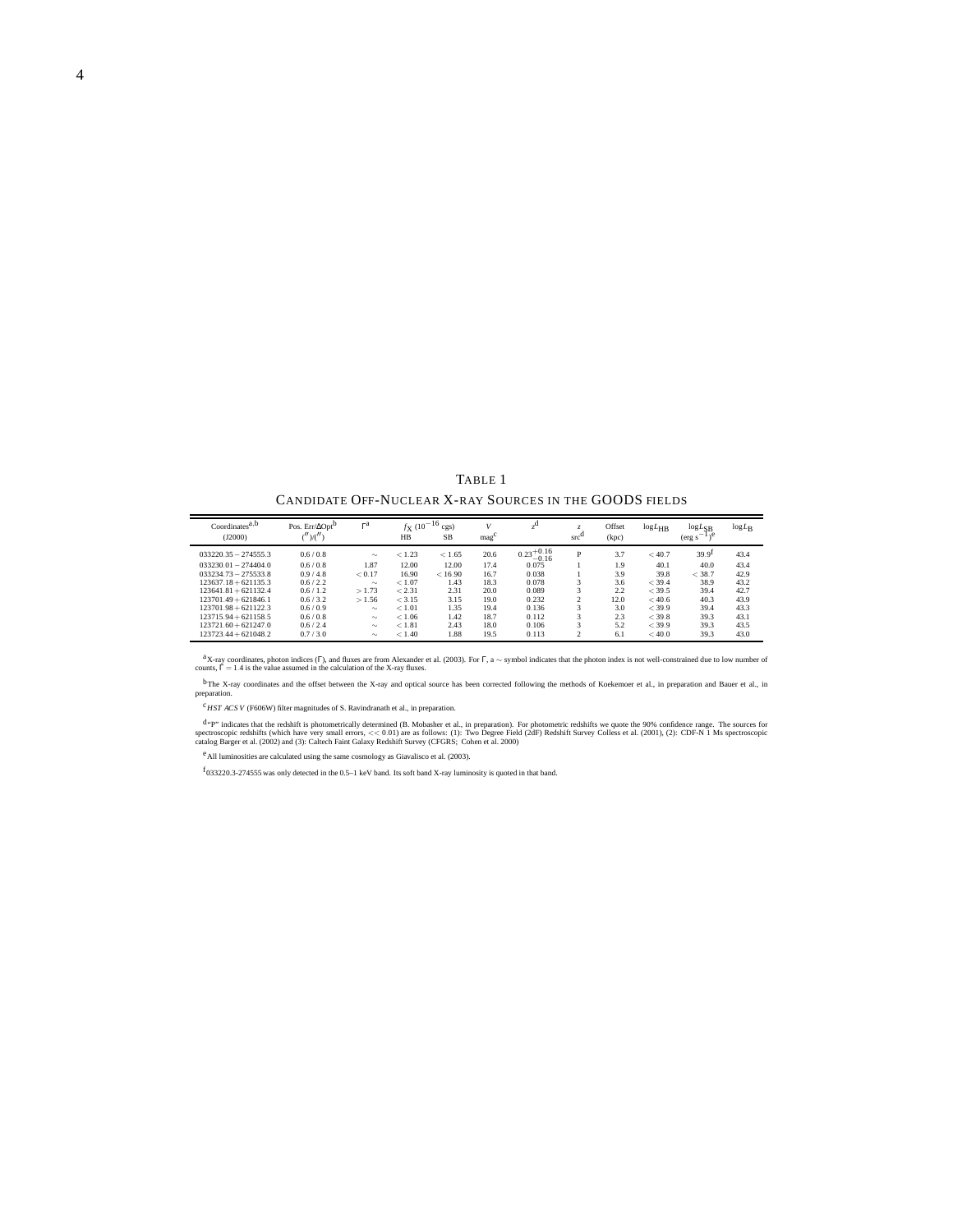

FIG. 1.— The HST ACS V-band thumbnail images of the ULX source host galaxies in the two GOODS fields. The line in the upper right corner indicates 5."0 for scale. The circles indicate the X-ray positional error.